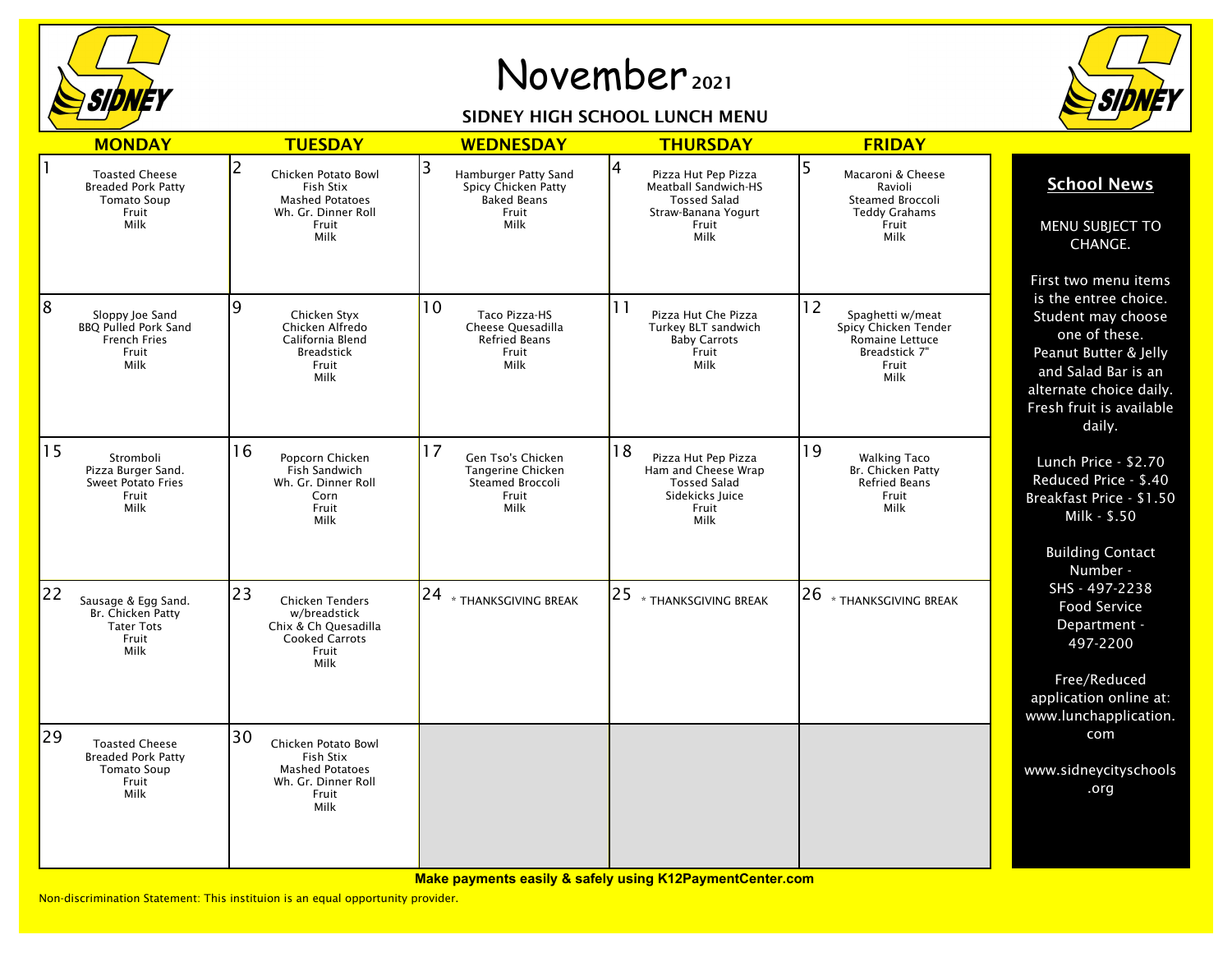| <b>Serving Date</b> | Recipe                                | Allergens                   |
|---------------------|---------------------------------------|-----------------------------|
| 11/01/2021          | R-0255 - Milk                         | Milk                        |
|                     | R-0269 - Breaded Pork Patty Sand (HS) | Eggs, Wheat, Soybeans (soy) |
|                     | R-0464 - Toasted Cheese Sandwich-HS   | Milk, Wheat, Soybeans (soy) |
|                     | R-0465 - Tomato Soup-HS               | Wheat                       |
|                     | R-0471 - Uncrustable PB & J (HS)      | Peanuts, Wheat              |
|                     | R-0693 - Salad bar/choice             | Milk, Eggs, Wheat, Soybeans |
| 11/02/2021          | R-0255 - Milk                         | Milk                        |
|                     | R-0297 - Wh. Gr. Dinner Roll          | Wheat                       |
|                     | R-0363 - Fish Stix                    | Fish, Wheat                 |
|                     | R-0471 - Uncrustable PB & J (HS)      | Peanuts, Wheat              |
|                     | R-0472 - Mashed Potatoes (HS)         | Milk                        |
|                     | R-0693 - Salad bar/choice             | Milk, Eggs, Wheat, Soybeans |
|                     | R-0698 - Taco Bar Salad               | Milk, Wheat, Soybeans       |
|                     | R-0733 - Chicken Potato Bowl          | Milk, Wheat, Soybeans       |
| 11/03/2021          | R-0255 - Milk                         | Milk                        |
|                     | R-0282 - Spicy Chicken Patty Sandwich | Wheat, Soybeans             |
|                     | R-0383 - Hamburger Patty HS           | Milk, Wheat, Soybeans       |
|                     | R-0471 - Uncrustable PB & J (HS)      | Peanuts, Wheat              |
|                     | R-0693 - Salad bar/choice             | Milk, Eggs, Wheat, Soybeans |
| 11/04/2021          | R-0255 - Milk                         | Milk                        |
|                     | R-0468 - Tossed Salad (HS)            | Milk, Eggs                  |
|                     | R-0471 - Uncrustable PB & J (HS)      | Peanuts, Wheat              |
|                     | R-0520 - Strawberry-Banana Yogurt     | Milk                        |
|                     | R-0656 - Pizza Hut Pep Pizza          | Milk, Wheat                 |
|                     | R-0693 - Salad bar/choice             | Milk, Eggs, Wheat, Soybeans |
|                     | R-0890 - Meatball Sandwich-HS         | Milk, Wheat, Soybeans (soy) |
| 11/05/2021          | R-0240 - Macaroni & Cheese            | Milk, Eggs, Wheat           |
|                     | R-0255 - Milk                         | Milk                        |
|                     | R-0274 - Ravioli                      | Eggs, Wheat                 |
|                     | R-0294 - Teddy Grahams                | Wheat, Soybeans (soy)       |
|                     | R-0471 - Uncrustable PB & J (HS)      | Peanuts, Wheat              |
|                     | R-0693 - Salad bar/choice             | Milk, Eggs, Wheat, Soybeans |
|                     | R-0716 - Sub bar                      | Eggs                        |
| 11/08/2021          | R-0255 - Milk                         | Milk                        |
|                     | R-0471 - Uncrustable PB & J (HS)      | Peanuts, Wheat              |
|                     | R-0693 - Salad bar/choice             | Milk, Eggs, Wheat, Soybeans |
|                     | R-0711 - Sloppy Joe Sand              | Soybeans                    |
| 11/09/2021          | R-0255 - Milk                         | Milk                        |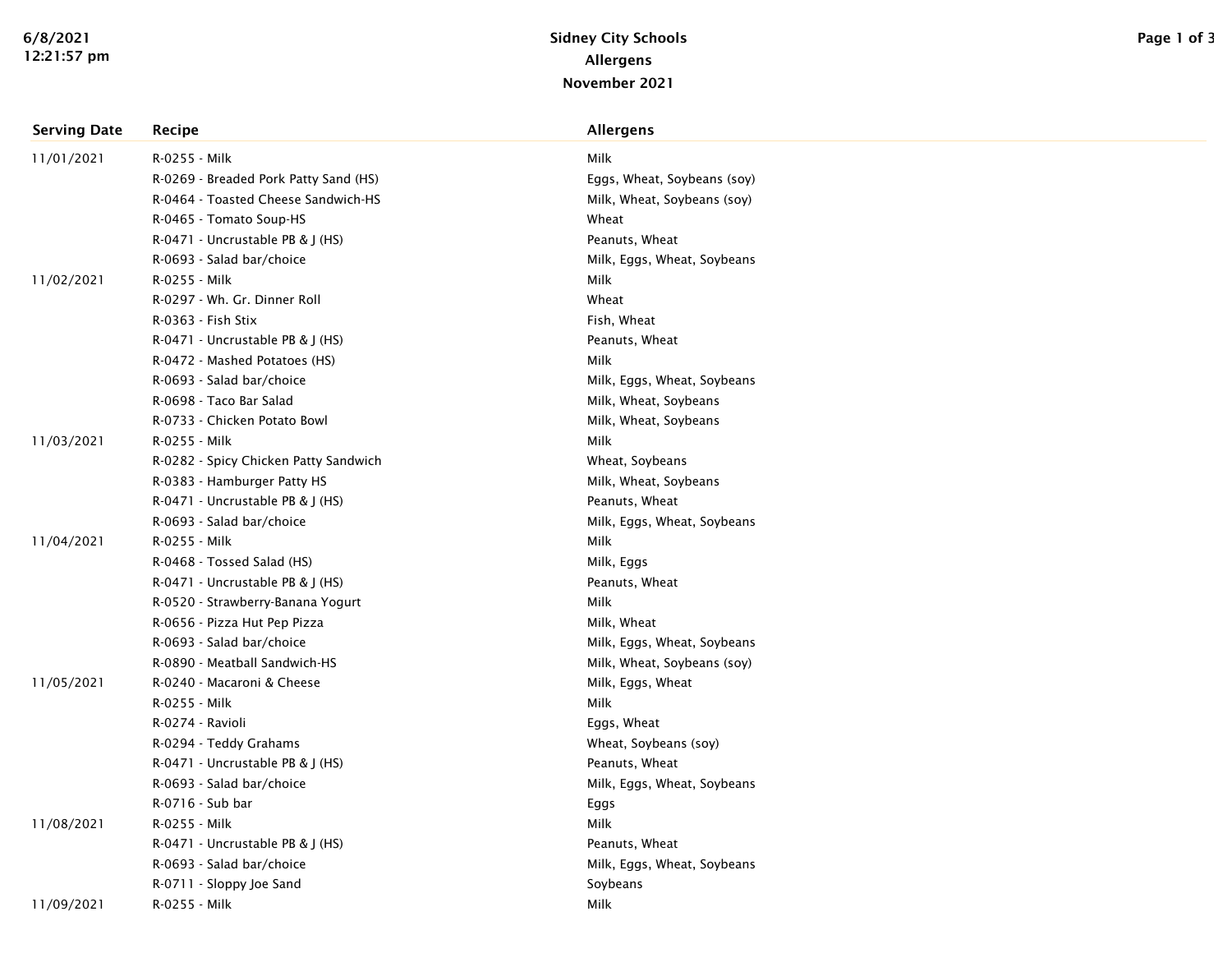| 11/09/2021 | R-0357 - Breadstick                  | Wheat                       |  |
|------------|--------------------------------------|-----------------------------|--|
|            | R-0371 - Chicken Alfredo             | Milk, Wheat, Soybeans       |  |
|            | R-0390 - Chicken Fingers (Fryz)      | Wheat, Soybeans             |  |
|            | $R-0471$ - Uncrustable PB & J (HS)   | Peanuts, Wheat              |  |
|            | R-0693 - Salad bar/choice            | Milk, Eggs, Wheat, Soybeans |  |
|            | R-0698 - Taco Bar Salad              | Milk, Wheat, Soybeans       |  |
| 11/10/2021 | R-0255 - Milk                        | Milk                        |  |
|            | $R-0471$ - Uncrustable PB & J (HS)   | Peanuts, Wheat              |  |
|            | R-0678 - Cheese Quesadilla           | Milk, Wheat, Soybeans       |  |
|            | R-0693 - Salad bar/choice            | Milk, Eggs, Wheat, Soybeans |  |
|            | R-0864 - Taco Pizza-HS               | Milk, Wheat, Soybeans       |  |
| 11/11/2021 | R-0255 - Milk                        | Milk                        |  |
|            | R-0471 - Uncrustable PB & J (HS)     | Peanuts, Wheat              |  |
|            | R-0657 - Pizza Hut Cheese Pizza      | Milk, Wheat                 |  |
|            | R-0693 - Salad bar/choice            | Milk, Eggs, Wheat, Soybeans |  |
|            | R-0863 - Turkey Bacon Lettuce Tomato | Wheat, Soybeans (soy)       |  |
| 11/12/2021 | R-0255 - Milk                        | Milk                        |  |
|            | R-0261 - Spaghetti with Meat Sauce   | Wheat                       |  |
|            | R-0279 - Spicy Chicken Tenders       | Wheat, Soybeans             |  |
|            | R-0317 - Breadstick 7"               | Milk, Wheat                 |  |
|            | R-0469 - Romaine Lettuce (HS)        | Milk, Eggs                  |  |
|            | R-0471 - Uncrustable PB & J (HS)     | Peanuts, Wheat              |  |
|            | R-0693 - Salad bar/choice            | Milk, Eggs, Wheat, Soybeans |  |
|            | R-0716 - Sub bar                     | Eggs                        |  |
| 11/15/2021 | R-0255 - Milk                        | Milk                        |  |
|            | R-0402 - Pizza Burger Sand.          | Wheat, Soybeans             |  |
|            | R-0471 - Uncrustable PB & J (HS)     | Peanuts, Wheat              |  |
|            | R-0483 - Sw. Pot Fries-HS            | Soybeans                    |  |
|            | R-0693 - Salad bar/choice            | Milk, Eggs, Wheat, Soybeans |  |
|            | R-0812 - Stromboli                   | Milk, Wheat, Soybeans       |  |
| 11/16/2021 | R-0217 - Popcorn Chicken             | Wheat, Soybeans             |  |
|            | R-0255 - Milk                        | Milk                        |  |
|            | R-0276 - Fish                        | Fish, Wheat                 |  |
|            | R-0297 - Wh. Gr. Dinner Roll         | Wheat                       |  |
|            | R-0471 - Uncrustable PB & J (HS)     | Peanuts, Wheat              |  |
|            | R-0693 - Salad bar/choice            | Milk, Eggs, Wheat, Soybeans |  |
|            | R-0698 - Taco Bar Salad              | Milk, Wheat, Soybeans       |  |
| 11/17/2021 | R-0255 - Milk                        | Milk                        |  |
|            | R-0471 - Uncrustable PB & J (HS)     | Peanuts, Wheat              |  |
|            | R-0693 - Salad bar/choice            | Milk, Eggs, Wheat, Soybeans |  |
|            | R-0767 - General Tso's Chicken       | Milk, Eggs, Wheat, Soybeans |  |
|            | R-0865 - Tangerine Chicken           | Eggs, Wheat, Soybeans       |  |
| 11/18/2021 | R-0255 - Milk                        | Milk                        |  |
|            | R-0459 - Ham and cheese wrap         | Milk, Wheat                 |  |
|            | R-0468 - Tossed Salad (HS)           | Milk, Eggs                  |  |